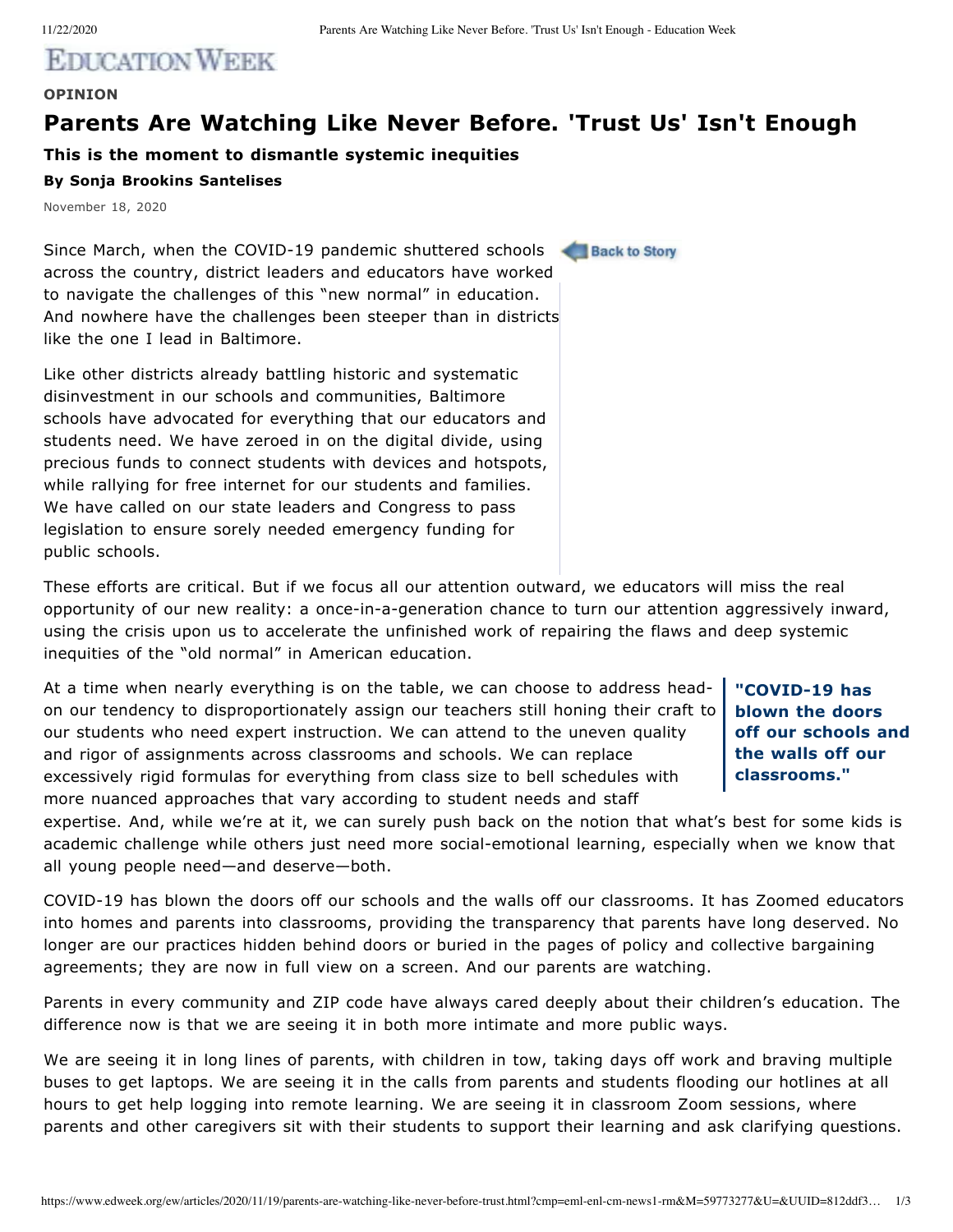I have been struck by the number of principals telling me about staff who have said they were wrong about this parent or that grandmother, now seen more as a vital ally rather than an unwanted adversary.

No longer can we dust off the welcome mats for back-to-school nights and parent-teacher conferences and then swiftly roll them back up, shooing parents away and telling them, "Trust us." We are now guests in their homes.

For the first time ever, parents can see what exactly we're giving their children— and what we're not. They are hearing how we talk to students. They are coming to know, through all that we do, what we believe about their children.

Watching their children engage in remote learning, Zooming from one class to the next, parents note the differences across classrooms—differences we in education have long noted but have too often sought to minimize when trying to allay parents' concerns. That worrisome thing parents couldn't quite put their finger on— they can see it now.

They can see why their child, once so reluctant to practice math, hungrily attacks quadratic equations after their new teacher engages them in high-quality, live instruction over Zoom. Conversely, they understand why their child drags their feet to the kitchen table for an English class where the work is tedious exercises requiring little brainpower.

That simple "trust us" is not going to fly anymore.

My former colleagues at the Education Trust often referred to the critical combination of "heat and light" needed to spur change. The pandemic has lit the fire that schools need.

We leaders have a choice. We can seize this moment to take a hard, honest look at our policies and practices and our rate of speed in dismantling long-standing systemic inequities—and use it as a catalyst for change. Or we can sit on our hands and pretend they are tied by forces beyond our control.

I have seen, in my own district, what is possible when school leaders choose to seize the moment. I have witnessed firsthand, as I visit our small, in-person learning sites, leaders advancing efforts to match teacher strengths with student needs.

At one of these sites, the principal strategically tapped his most effective teachers to deliver high-quality, upfront instruction, while assigning those teachers still developing their skills to smaller pods of students for individual and small-group work. Here, students benefit from high-quality instruction and



ongoing support while teachers still perfecting their craft benefit from observing their high-performing colleagues. Educators at sites like these are not just managing the pandemic but turning it to everyone's advantage.

As pundits debate the impact of this historic moment on American public education, school districts across the country are writing the actual story. Our actions in this unprecedented moment could do much more to dismantle inequity than to exacerbate it.

We have a choice about this crisis. As educators, we can make our "new normal" better than the old, engaging parents as the partners they are. Or we can wait for parents to lose whatever faith in us remains. They cannot unsee what they have witnessed so vividly in their own living rooms.

*Sonja Brookins Santelises is the CEO of the Baltimore public schools and former vice president for K-12 policy and practice at the Education Trust.*